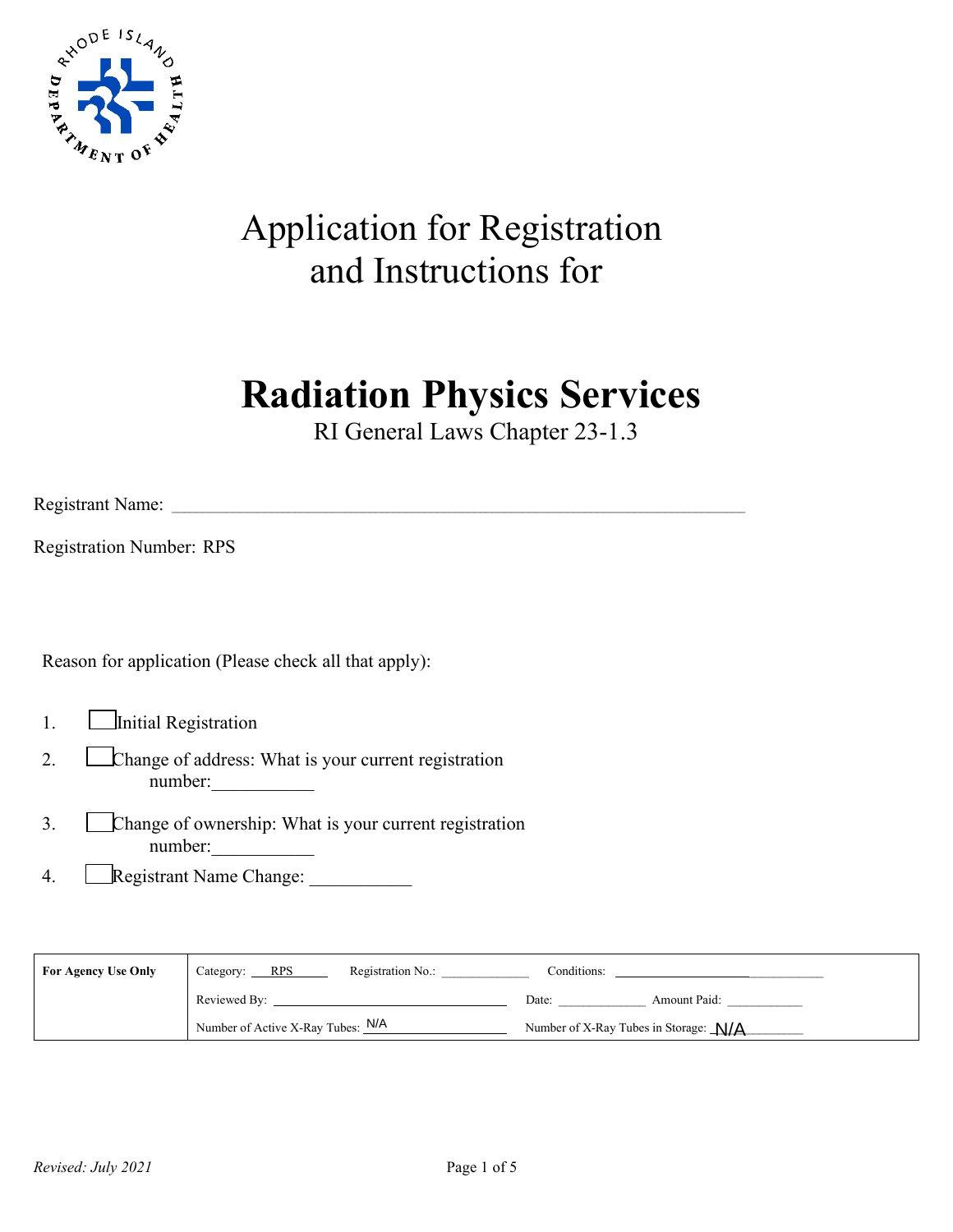

## INSTRUCTIONS

- Please answer all questions. Do not leave blanks. Incomplete forms will be returned to you and your registration will not be issued. Please use a ball point pen.
- The fee for this registration application is \$150 made payable to: RI General Treasurer
- Sign the completed application and return to:

Radiation Control Program Center for Health Facilities Regulation Rhode Island Department of Health 3 Capitol Hill, Room 305 Providence, RI 02908-5097

- If you have any questions concerning this application, call the Radiation Control Program at (401) 222-2566.
- Registration application materials are public records as mandated by Rhode Island law and may be made available to the public, unless otherwise prohibited by State or Federal law.

**Processing:** For expedited processing of your registration, a valid email address must be provided wherever requested.

**Postage**: The amount of postage required for mail delivery will vary depending upon the total weight of your attachment(s) and application. Please be careful to include the appropriate postage necessary to mail your completed application.

#### **Please complete the following:**

| <b>Facility Supervisor</b><br><b>Information:</b><br>Please provide the<br>name of the Facility<br>Supervisor for this<br>facility. | Name:<br>Email Address:<br>Phone Number: |                |  |
|-------------------------------------------------------------------------------------------------------------------------------------|------------------------------------------|----------------|--|
| Individual<br><b>Responsible for</b><br><b>Radiation Protection:</b>                                                                | Name:                                    | Phone Number:  |  |
|                                                                                                                                     | Title:                                   | Email Address: |  |

| <b>Facility Name:</b>                                                   | Name:                           |  |
|-------------------------------------------------------------------------|---------------------------------|--|
| Please provide the<br>name of the facility (as<br>known to the public). |                                 |  |
| <b>Facility Contact</b><br>Person:                                      | Name:                           |  |
| Please provide the<br>name and telephone<br>number of a person we       | Email Address:<br>Phone Number: |  |
| can contact concerning<br>this facility.                                |                                 |  |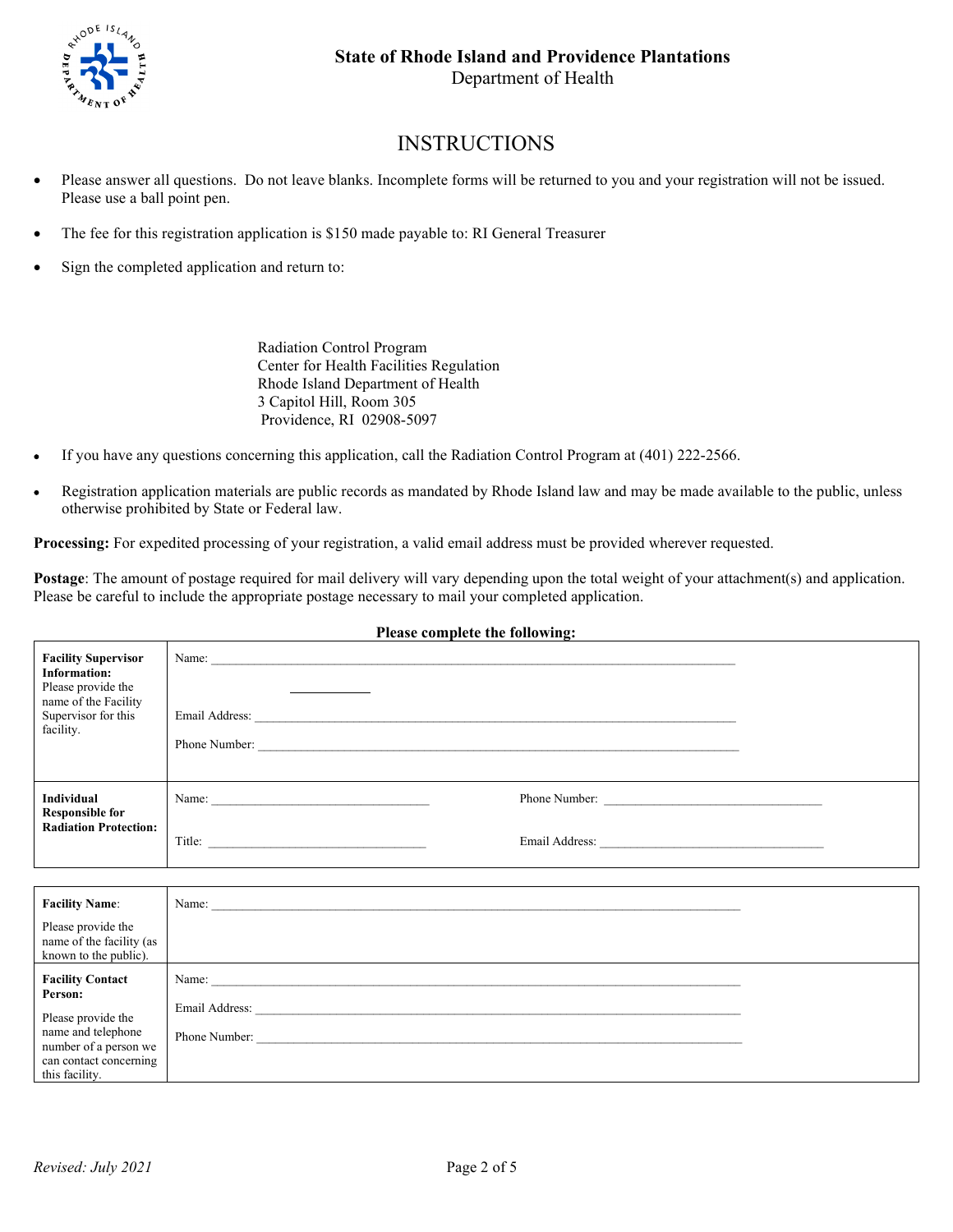

| <b>Facility Mailing</b><br>Information:<br>Please provide the<br>mailing information<br>for all communication<br>regarding this<br>registration.                                                                                                           | Address Line 1<br>Address Line 2<br>Address Line 3                                                                                                                                                                                                                                                                      |  |
|------------------------------------------------------------------------------------------------------------------------------------------------------------------------------------------------------------------------------------------------------------|-------------------------------------------------------------------------------------------------------------------------------------------------------------------------------------------------------------------------------------------------------------------------------------------------------------------------|--|
| (Not published on<br><b>HEALTH</b> website).                                                                                                                                                                                                               | Phone:                                                                                                                                                                                                                                                                                                                  |  |
| <b>Facility Location</b><br><b>Information:</b><br>Please provide the<br>location information<br>for this facility.<br>(Published on<br><b>HEALTH</b> website)                                                                                             | Address Line 1<br>Address Line 2<br>Address Line 3<br>Fax:<br><u> 1989 - Johann Stoff, deutscher Stoff, der Stoff, der Stoff, der Stoff, der Stoff, der Stoff, der Stoff, der S</u>                                                                                                                                     |  |
| <b>Ownership Type:</b><br>Please check ONE                                                                                                                                                                                                                 | Partner<br>Corporation<br>Limited Liability Company<br>Governmental Entity<br>Sole Proprietorship<br>Partnership<br>Limited Partnership                                                                                                                                                                                 |  |
| Ownership<br>Information:<br>(Registrant)<br>Please provide<br>ownership information<br>for the Sole<br>Proprietorship,<br>Partnership, Limited<br>Partnership,<br>Corporation, Limited<br>Liability Company or<br>Governmental Entity.                    | Name: $\frac{1}{2}$ Name: $\frac{1}{2}$ Name: $\frac{1}{2}$ Name: $\frac{1}{2}$ Name: $\frac{1}{2}$ Name: $\frac{1}{2}$ Name: $\frac{1}{2}$ Name: $\frac{1}{2}$ Name: $\frac{1}{2}$ Name: $\frac{1}{2}$ Name: $\frac{1}{2}$ Name: $\frac{1}{2}$ Name: $\frac{1}{2}$ Name: $\frac{1}{2$<br>(Registration Holder)<br>DBA: |  |
| <b>Ownership Address</b><br><b>Information:</b><br>Please provide the<br>address and telephone<br>number(s) of the Sole<br>Proprietorship,<br>Partnership, Limited<br>Partnership,<br>Corporation, Limited<br>Liability Company or<br>Governmental Entity. | Address Line 1<br>Address Line 2<br>Address Line 3<br>Address City, State, Zip Code <b>Example 2018</b><br>Phone:<br>Fax:<br>Email Address:                                                                                                                                                                             |  |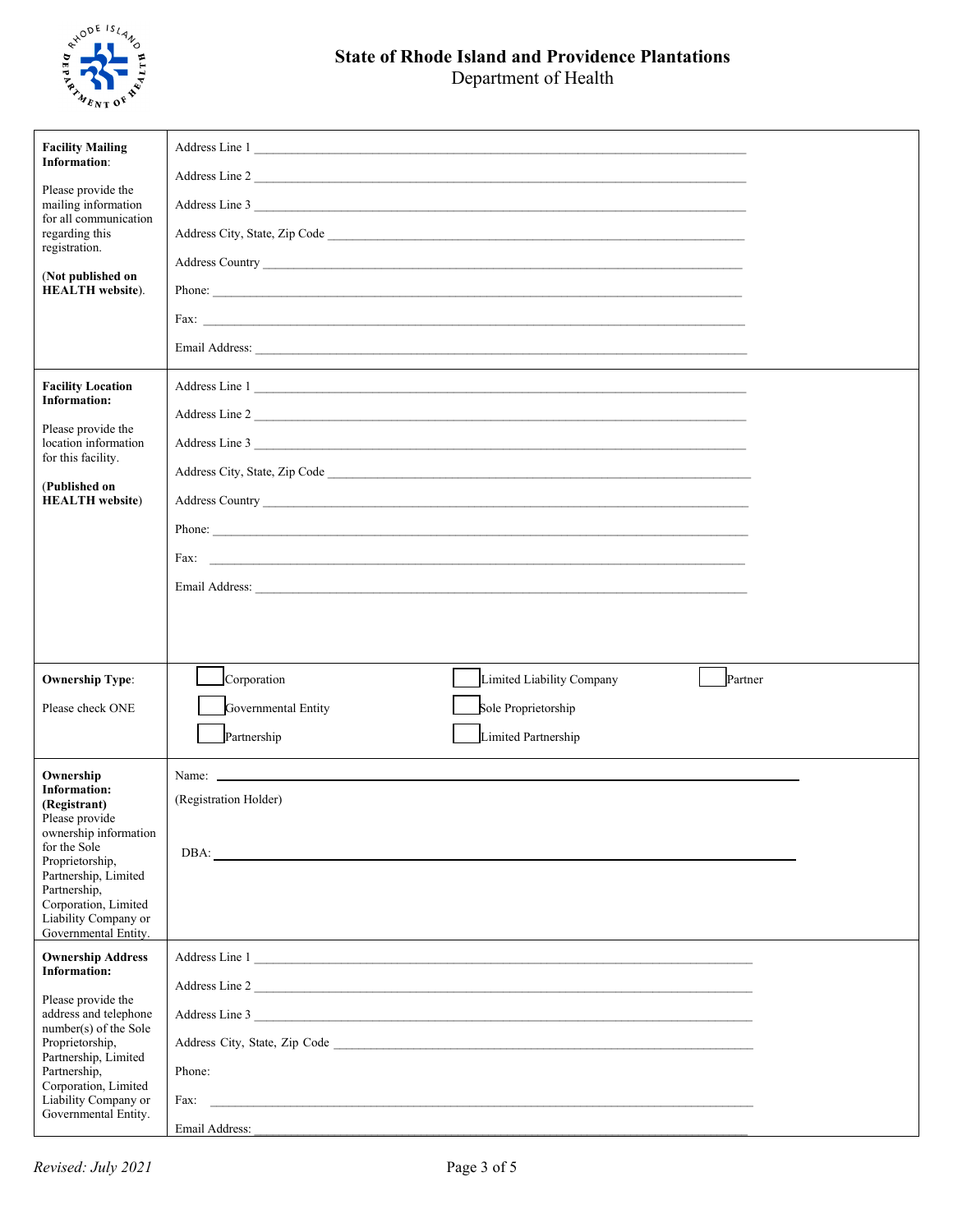

### **State of Rhode Island and Providence Plantations** Department of Health

| <b>Education and</b>     |                                                                                                                                                                                                                                                                                       |
|--------------------------|---------------------------------------------------------------------------------------------------------------------------------------------------------------------------------------------------------------------------------------------------------------------------------------|
|                          | 1. Radiation Physics Services                                                                                                                                                                                                                                                         |
| <b>Experience</b>        | (a) Applicant has documentation of training sufficient to qualify as:                                                                                                                                                                                                                 |
| <b>Requirements for</b>  | (1) An Authorized Medical Physicist pursuant to § 9.5.11 of 216-RICR-40-20, Radiation in the modality(ies) for which registration is                                                                                                                                                  |
| <b>Providers of</b>      | being requested; or                                                                                                                                                                                                                                                                   |
| <b>Radiation Physics</b> | (2) A Qualified Medical Physicist pursuant to $\S$ 5.3.4 of 216-RICR-40-20, Radiation.                                                                                                                                                                                                |
| <b>Services:</b>         |                                                                                                                                                                                                                                                                                       |
|                          | 2. Diagnostic X-Ray Physics Services                                                                                                                                                                                                                                                  |
| Applicants must          | (a) Certification by the American Board of Radiology in:                                                                                                                                                                                                                              |
| provide education/       | (1) Radiological physics; or                                                                                                                                                                                                                                                          |
| experience meeting       | (2) Roentgen-ray and gamma-ray physics; or                                                                                                                                                                                                                                            |
| the requirements of      | (3) X-Ray and radium physics; or                                                                                                                                                                                                                                                      |
| §§ 3.6 and 3.14 of       | (4) Diagnostic radiological physics; or                                                                                                                                                                                                                                               |
| 216-RICR-40-20,          | (5) Diagnostic medical physics; or                                                                                                                                                                                                                                                    |
| Radiation. Please        | (b) Certification by the American Board of Medical Physics in Diagnostic Imaging Physics; or                                                                                                                                                                                          |
| check the applicable     | (c) Hold a master's or doctor's degree in radiological physics and submit documentation of appropriate experience in the area(s) for which                                                                                                                                            |
| box and attach           | registration is being requested. This experience must have been obtained under the supervision of an individual qualified to provide                                                                                                                                                  |
| required supporting      | Diagnostic X-Ray Physics Services; or                                                                                                                                                                                                                                                 |
| documentation (i.e.      | (d) Hold a master's or doctor's degree in health physics or other related radiation discipline and submit documentation of at least one year<br>of appropriate full-time experience in the area(s) for which registration is being requested. This experience must have been obtained |
| certificates,            | under the supervision of an individual qualified to provide Diagnostic X-Ray Physics Services; or                                                                                                                                                                                     |
| transcripts) to this     | (e) Hold a master's or doctor's degree in a physical science and submit documentation of at least two years of appropriate full time training                                                                                                                                         |
| application.             | and experience in the area(s) for which the registration is being requested. This experience must have been obtained under the                                                                                                                                                        |
|                          | supervision of an individual qualified to provide Diagnostic X-Ray Physics Services; or                                                                                                                                                                                               |
|                          | (f) Hold a bachelor's degree in health physics or other related radiation discipline and submit documentation of at least two years of                                                                                                                                                |
|                          | appropriate full-time experience in the area(s) for which the registration is being requested. This experience must have been obtained                                                                                                                                                |
|                          | under the supervision of an individual qualified to provide Diagnostic X-Ray Physics Services; or                                                                                                                                                                                     |
|                          | (g) Hold a bachelor's degree in a physical science and submit documentation of at least three years of appropriate full-time training and                                                                                                                                             |
|                          | experience in the area(s) for which the registration is being requested. This experience must have been                                                                                                                                                                               |
|                          | obtained under the supervision of an individual qualified to provide Diagnostic X-Ray Physics Services.                                                                                                                                                                               |
|                          |                                                                                                                                                                                                                                                                                       |
|                          | 3. General Radiation Physics Services                                                                                                                                                                                                                                                 |
|                          | (a) Comprehensive certification by the American Board of Health Physics; or                                                                                                                                                                                                           |
|                          | (b) Certification by the American Board of Radiology in:                                                                                                                                                                                                                              |
|                          | (1) Radiological physics; or                                                                                                                                                                                                                                                          |
|                          | (2) Roentgen-ray and gamma-ray physics; or                                                                                                                                                                                                                                            |
|                          | (3) X-Ray and radium physics; or<br>(4) Diagnostic radiological physics; or                                                                                                                                                                                                           |
|                          | (5) Diagnostic medical physics; or                                                                                                                                                                                                                                                    |
|                          | (c) Certification by the American Board of Medical Physics in Nuclear Medicine Physics or Medical Health Physics; or                                                                                                                                                                  |
|                          |                                                                                                                                                                                                                                                                                       |
|                          |                                                                                                                                                                                                                                                                                       |
|                          | (d) Hold a master's or doctor's degree in radiological physics or health physics or other related radiation discipline and submit                                                                                                                                                     |
|                          | documentation of appropriate experience in the area(s) for which registration is being requested. This experience must have been<br>obtained under the supervision of an individual qualified to provide General Radiation Physics Services; or                                       |
|                          | (e) Hold a master's or doctor's degree in a physical science and submit documentation of at least one year of appropriate full time training                                                                                                                                          |
|                          | and experience in the area(s) for which registration is being requested. This experience must have been obtained under the supervision                                                                                                                                                |
|                          | of an individual qualified to provide General Radiation Physics Services; or                                                                                                                                                                                                          |
|                          | (f) Hold a a bachelor's degree in health physics or other related radiation discipline and submit documentation of at least one year of                                                                                                                                               |
|                          | appropriate full-time experience in the area(s) for which registration is being requested. This experience must have been obtained under                                                                                                                                              |
|                          | the supervision of an individual qualified to provide General Radiation Physics Services.                                                                                                                                                                                             |
|                          |                                                                                                                                                                                                                                                                                       |
|                          | 4. Instrument Calibration Services                                                                                                                                                                                                                                                    |
|                          | (a) Compliance with the criteria required to perform any of the services contained in Sections 1, 2, or 3 above; or                                                                                                                                                                   |
|                          | (b) Hold at least a bachelor's degree in physics (or a closely related field such as electrical engineering) and submit documentation of at                                                                                                                                           |
|                          | least six months of appropriate full-time training and experience in the calibration of health physics instrumentation.                                                                                                                                                               |
| <b>Radiation Physics</b> |                                                                                                                                                                                                                                                                                       |
| Services requested       | 01. Calibration of health physics<br>06. Calibration of diagnostic X-Ray equipment<br>instrumentation                                                                                                                                                                                 |
|                          |                                                                                                                                                                                                                                                                                       |
| Please check all         | 02. General radiation physics services to<br>07. Calibration of therapeutic medical devices                                                                                                                                                                                           |
| applicable items.        | medical radioactive materials licensees<br>utilizing sealed radioactive sources:                                                                                                                                                                                                      |
|                          | A. Teletherapy units                                                                                                                                                                                                                                                                  |
|                          | <b>03.</b> General radiation physics services to                                                                                                                                                                                                                                      |
|                          | non-medical radioactive materials licensees<br><b>B.</b> HDR Brachytherapy units                                                                                                                                                                                                      |
|                          |                                                                                                                                                                                                                                                                                       |
|                          | 04. General radiation physics services to<br>C. Stereotactic Radiosurgery units                                                                                                                                                                                                       |
|                          | medical X-Ray facility registrants                                                                                                                                                                                                                                                    |
|                          | 08. Other specialized radiation physics services                                                                                                                                                                                                                                      |
|                          | 05. General radiation physics services to<br>and/or surveys (please specify):<br>non-medical X-Ray facility registrants                                                                                                                                                               |